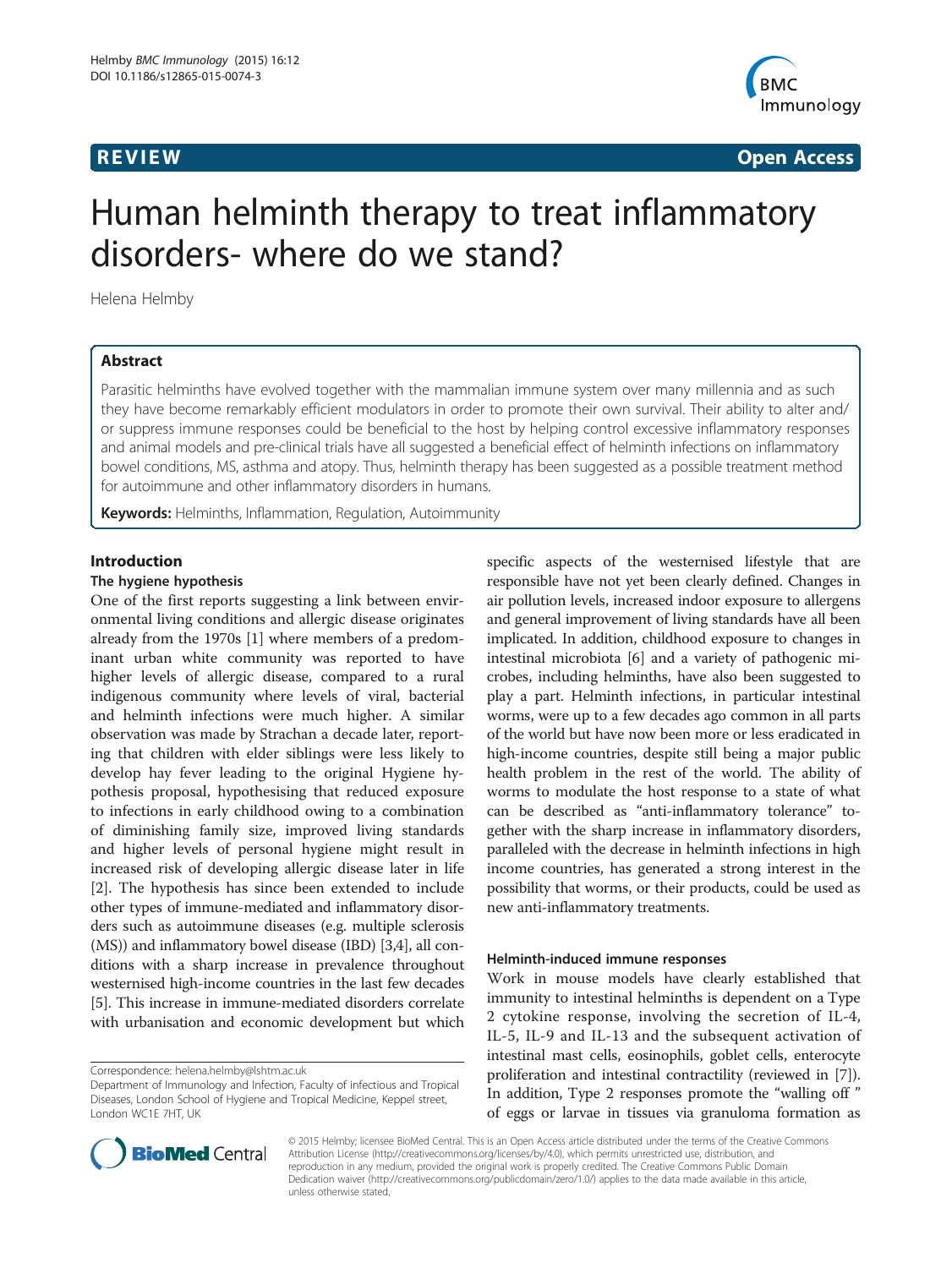well as promoting tissue repair mechanisms, an important component of infections with large metazoan parasites as evidenced by the fact that a failure to mount a Type 2 response is generally associated with increased pathology and tissue destruction [\[8](#page-4-0)]. In addition to a Type 2 response, various immunoregulatory mechanisms are induced, including increases in regulatory T cell (T reg) numbers and IL-10 and/or TGF-β levels, resulting in a highly anti-inflammatory environment. Studies have highlighted the importance of IL-10 in controlling pathology associated with helminth infections as IL-10 deficient mice suffer higher mortality and/or morbidity [\[9,10\]](#page-4-0), whilst depletion of T regulatory cells in vivo result in increased immune responses and parasite clearance [[11,12\]](#page-4-0). Overall there is substantial evidence that the increased regulatory activity during helminth infection need to strike a fine balance between protection against pathology and clearance of the infection. Since helminths are so good at generating immunoregulatory mechanisms, the question naturally arises as to whether helminth replacement therapy may have a therapeutic role to play in the treatment of autoimmune and allergic disorders.

# Review

# Helminth therapy in humans

To date two species of helminths have been tested for human helminth therapy as a clinical treatment, Trichuris suis, the pig whipworm, and the human hookworm Necator americanus. After ingestion of T.suis ova (TSO), the eggs hatch and the worms colonise the caecum and colon of the human gut for only a short period of time (weeks) meaning that treatments need to be repeated at intervals, however, this species-specificity and lack of chronic infection is beneficial in the sense that it also removes any wider public health issues. Larvae of the human hookworm Necator, however, are administered percutaneously and migrate through the vasculature and lungs to the small intestine where they survive by feeding on blood from the mucosa, giving rise to long lasting infections (years) and may at higher doses cause clinical symptoms such as gastrointestinal symptoms and anemia. In its natural state this infection is a major public health problem across the globe and large-scale deworming programs are in place to combat the morbidity associated with natural infection [\[13](#page-4-0)].

# Helminth therapy used to alleviate intestinal inflammation

Several studies in animal models have demonstrate that intestinal helminth infections are able to inhibit the development of intestinal inflammation (reviewed in [[14,15\]](#page-4-0)) and the first clinical studies of helminth therapy in humans started some 10–15 years ago with the use of the pig whipworm Trichuris suis. In initial safety studies patients with Ulcerative colitis (UC) or Crohn's disease were given viable, embryonated T.suis eggs (TSO) and not only was the treatment well tolerated but a significant disease remission was observed and although the beneficial effect was temporary, repeated doses of TSO sustained this clinical improvement suggesting a promising new therapy for IBD [\[16,17](#page-4-0)]. A placebo–controlled, double blind, randomised trial in Ulcerative colitis patents followed, showing significantly improved disease activity index in TSO treated patients compared to placebo, although the remission rate was no different between the two groups [\[18\]](#page-4-0). Further development and safety testing of TSO under GMP was performed and a small randomized double-blind placebo controlled study reported that Crohn's patients receiving a single dose of up to 7500 TSO did not show any short (2 weeks) or long term (6 months) adverse effects [\[19\]](#page-4-0) opening up the field towards larger clinical trials. To date at least six clinical trials using TSO in Crohn's or UC patients have been registered as recruiting, ongoing or completed. However, in October 2013 Coronado biosciences announced in a press release that the results from the first larger study (TRUST-1, trial identifier NCT01576471), a Phase 2 clinical trial evaluating TSO in 250 US patients with moderate-to-severe Crohn's disease, did not meet its primary endpoint of improving responses, either in terms of improving disease activity index or remission rates, although a nonsignificant improvement was noted in patients with a more severe disease score [[20\]](#page-4-0). Shortly after, a second Corona press release announced the discontinuation of the Phase 2 study of 240 European Crohn's patients (FALK, trial identifier NCT01279577) after an independent monitoring committee recommended its discontinuation due to "lack of efficacy" [\[21](#page-4-0)]. No further data has been released from either study. Although the clinical trial results for TSO therapy in Crohn's patients are disappointing, results from several Ulcerative colitis trials are still eagerly awaited.

A second approach to helminth therapy has been the slightly more controversial use of the human hookworm Necator, a pathogen responsible for much of the morbidity associated with intestinal helminth infections around the globe. In a small trial where 9 Crohn's patients were infected with 25–50 larvae and followed over 20 weeks, 7 patients experienced improved disease score while 2 experienced a worsening effect [[22\]](#page-4-0). A second study examined hookworm versus placebo therapy in a cohort of 20 coeliac disease (gluten allergy) patents followed by wheat challenge after 20 weeks. The dose of 5–10 larvae was generally well tolerated and immunological analysis demonstrated reduced inflammatory cytokine (IFN-γ and IL-17) responses in duodenal biopsies from hookworm compared to placebo-treated patients [\[23](#page-4-0)], however there was no difference in the symptomatic response to wheat challenge with all subjects experiencing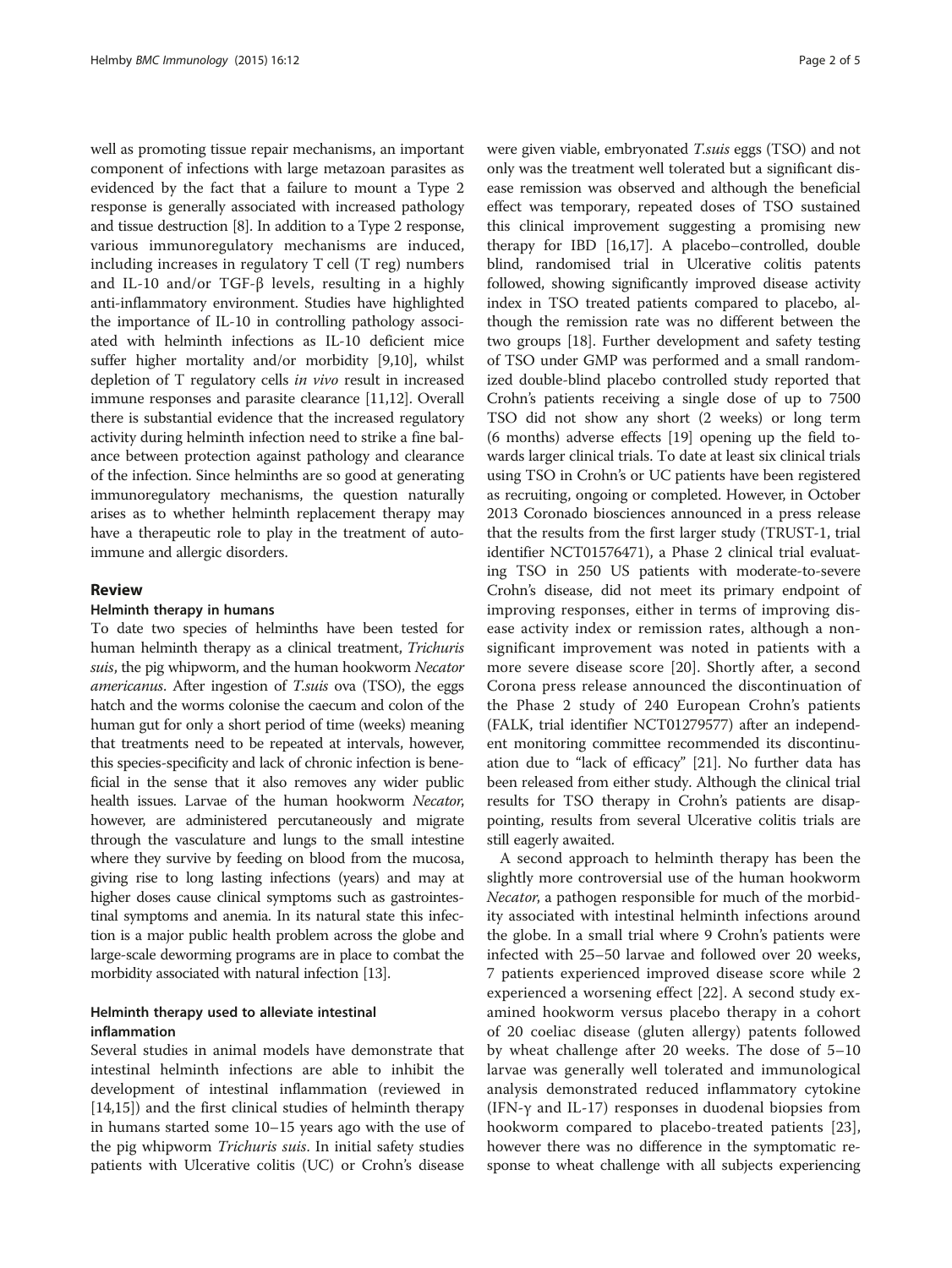the same levels of clinical symptoms regardless of treatment [\[24](#page-4-0)]. Further clinical trails of using hookworm infections in coeliac patients are still expected.

### Helminth therapy and allergy

Another field of much interest in recent years is whether helminth therapy may be useful in reducing allergic symptoms. Several studies from helminth endemic areas have suggested that certain helminth infections may protect against allergy and asthma but a systematic review of 33 published studies concluded that there was no overall protective effect of helminth infections in general on asthma [\[25\]](#page-4-0). However, concurrent hookworm infection was associated with a protective effect, which was infection-intensity dependent. In contrast, concurrent Ascaris lumbricoides infection, another common intestinal nematode infection, was associated with a significantly increased risk of asthma. This is particularly interesting given the fact that both hookworms and Ascaris pass through the lungs during their migration to the intestine but only Ascaris is being known as causing tropical pulmonary eosinophilia syndrome, due to its high allergenicity [\[25\]](#page-4-0), thus demonstrating that only certain specific helminth species are likely to be beneficial from a helminth therapy perspective.

Studies on the relationship between helminth infection and atopy have also generated mixed results with both positive and negative associations depending on the species of worms involved [\[26](#page-4-0)] and deworming studies in helminth endemic communities have either shown no evidence for increased skin prick test (SPT) reactivity [[27\]](#page-4-0), or increased SPT reactivity [\[28,29](#page-4-0)]. However, allergen SPT reactivity may also be influenced by worm infections due to the fact that many helminth antigens crossreact with common allergens and it may be that the release of helminth antigens from dying worms after antihelminthic treatment may increase reactivity temporarily. In this context it is important to recognize that several highly immunogenic helminth proteins share structural relationships with a number of common allergens, for example, IgE cross-reactivity has been demonstrated between helminth (e.g. filarial and Ascaris) tropomyosins and the tropomyosins of house dust mite (Der p 10) and cockroaches (Bla g 7) suggesting that helminth infections may well be able to enhance allergic reactivity. The number of potentially cross-reactive proteins shared among helminths and allergens has been suggested to be very extensive, with 40% of 499 molecularly defined allergen families having homologs in helminth parasite genomes [[30](#page-4-0)-[32\]](#page-4-0).

In the light of a large body of literature suggesting some protective benefits of helminth infections on allergy and asthma a few human helminth therapy trials in asthma/ allergy have been published. The first one, a randomized

trial using 8 doses of TSO, or placebo, at an interval of 21 days in 100 patients with grasspollen-induced allergic rhinitis showed no significant effect on rhinitis symptoms, grass-specific IgE levels, or SPT reactivity, despite inducing T.suis-specific antibody responses and gastrointestinal symptoms [[33](#page-4-0)]. Similarly, a small randomized safety study in individuals with allergic rhinoconjunctivitis treated with hookworm larvae or placebo, and followed for 12 weeks, reported no significant effects on lung function, SPT or rhinconjunctivitis symptoms, despite clear evidence of hookworm-induced responses such as increased eosinophilia and gastrointestinal symptoms [[34\]](#page-4-0). Another small randomized control trial in patients with asthma again showed no significant benefit of hookworm infection on clinical symptoms, bronchial responsiveness or SPT reactivity [\[35\]](#page-4-0). It should be noted, however, that both the hookworm studies were small studies with 15 and 16 patients in each group, respectively, and using low doses of larvae (10), while the timing of infection in relation to pollen season may also need to be adjusted to reach optimal affects. As such, further trials are required in order to draw any firm conclusions on the potential benefits in using helminth therapy against allergies and asthma.

There are a number of potential reasons why the results from human trials have not generated more positive data. A large number of animal studies have demonstrated a potent ability of a variety of helminth infections to reduce allergic reactivity in mice and rats (reviewed in [\[14](#page-4-0)]), however the vast majority of studies have shown this as an ability to prevent the development of allergic reactivity after exposure to helminths, and only a handful have reported the ability for the infections to impact an already established allergic reactivity. Furthermore, a few animal studies have also reported the inability of helminth infections to alter such an established allergic response. As such, most of the experimental data available suggest that once the allergic reaction is established helminth infections can do little to alter this, raising the inevitable question whether there is any true benefit to gain from helminth therapy in already allergic individuals. Regardless, in terms of the disappointing clinical trials in humans there are still question remaining surrounding whether optimal timing of treatment, the dose and whether systemic versus non-systemic infections may play an important part. TSO is entirely restricted to the intestine and may not induce sufficient systemic response to alter the environment in the lungs or other parts of the body. The human hookworm Necator however does migrate through the lungs at the early stages of infection but here the question remains if the dose (10 larvae) is sufficient to induce enough of a response. Needless to say virtually all animal studies have used significantly higher infection doses than may be viewed as safe to ever use in humans. Finally, the timing of infection versus the onset of seasonal allergy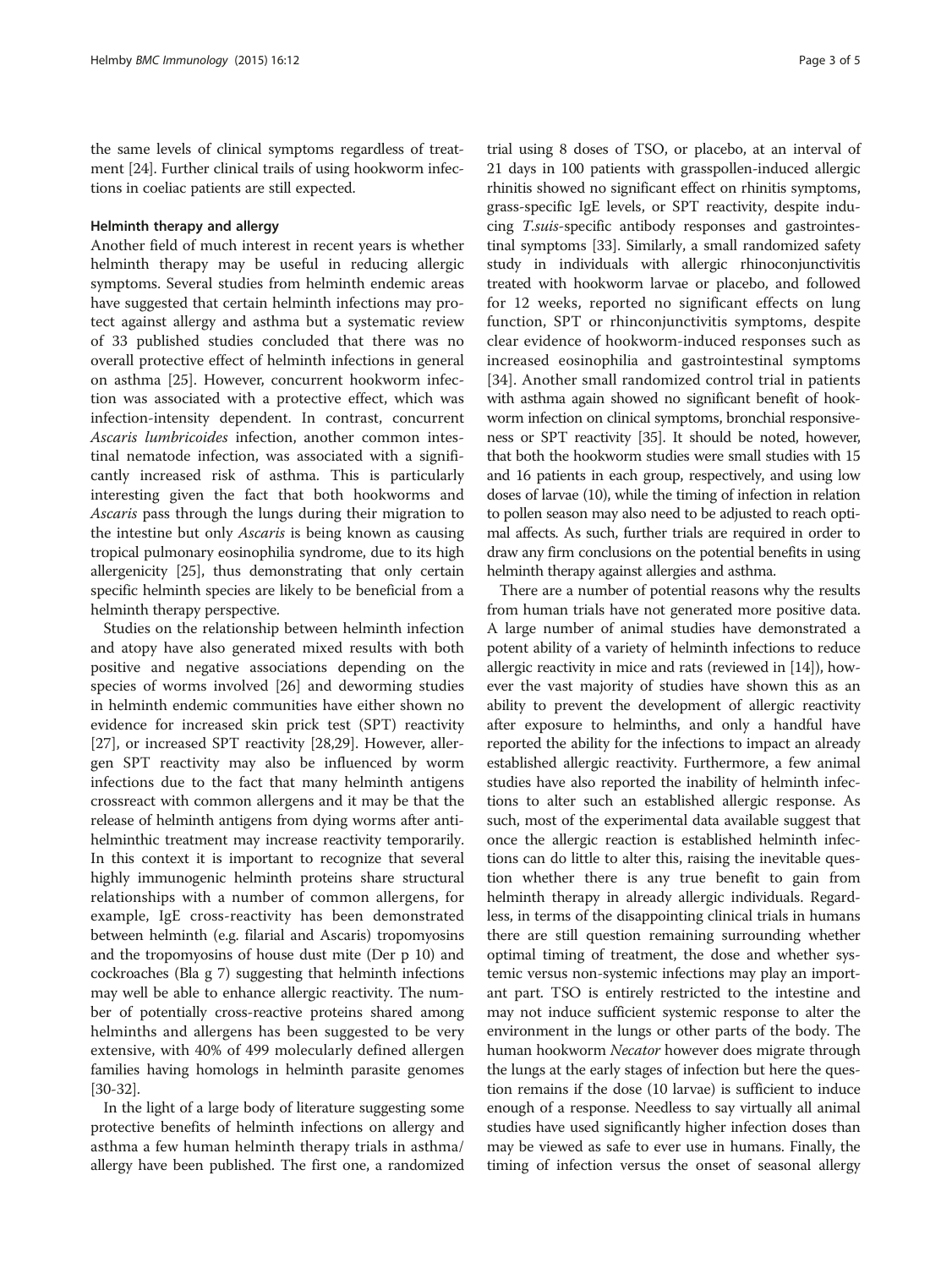may need to be investigated as the immunomodulatory effect of helminth infection may take longer time to develop than what was measured in the trials to date. In addition, the use of low dose trickle infections may also improve immunmodulatory activity over time and warrants further investigation.

# Other uses for helminth therapy

Animal studies using the MS mouse model of experimental autoimmune encephalomyelitis (EAE) has suggested a protective effect of helminth infections on CNS disease progression [\[36,37\]](#page-4-0) and a prospective study demonstrated that 12 MS patients infected with a variety of helminth infections had significantly fewer relapses and lower MRI activity when compared to 12 non-helminth infected MS patients over a time period of 4.5 years [\[38](#page-4-0)]. In a follow up study it was further shown than when these patients received anti-helminthic treatment their clinical presentation deteriorated and this was associated with a reduction in IL-10 and TGF-β, and an increase in IFN-γ and IL-12 secretion from MBP peptide stimulated PBMCs [\[39\]](#page-4-0) thus providing further support that helminth therapy may be of some benefit in MS patients. Subsequently, a phase 1 study for TSO treatment in 5 multiple sclerosis patients reported fewer new lesions during and up to two months after TSO treatment as well as increased serum levels of IL-4 and IL-10 [[40](#page-4-0)]. Several Phase 1/2 clinical trials using TSO or hookworm in MS patients are currently registered as recruiting or ongoing (NCT00645749, NCT01413243, NCT01470521). In addition to MS a number of clinical trials are currently registered for the use of TSO in patients with psoriasis, autism and rheumatoid arthritis.

# Potential for helminth products as new drugs

Helminths secrete a rich mixture of proteins, carbohydrates and lipids, collectively named excretory-secretory (ES) products, into their surrounding environment and many of these ES products have been found to exhibit a variety of immunomodulatory activities. The best characterized product to date is the ES-62 molecule from the filarial nematode Acanthocheilonema vitae (reviewed in [[41\]](#page-4-0)), a glycoprotein with potent ability to skew dendritic cells towards promoting Th2 and inhibiting Th1 and Th17 polarisation. In addition, ES-62 is able to inhibit mast cell activation and induce IL-10 secretion from B cells and macrophages. ES products from a variety of other helminths have also been shown to drive Th2 differentiation and induce de novo differentiation of T regulatory cells, suggesting a therapeutic potential for inflammatory disorders. Indeed, animal studies have demonstrated that a variety of ES products can protect against allergen-induced airway hypersensitivity in mice, limiting peri-bronchial inflammation by inhibiting eosinophil and neutrophil infiltration of the lungs while increasing T regulatory cell numbers and IL-10 secretion. Moreover, animal studies have shown the potent ability of various ES products to inhibit intestinal inflammation in colitis models, the development of Th1-dependent type 1 autoimmune diabetes in NOD mice, reducing the development of EAE in the mouse model of MS and blocking the induction of collagen-induced arthritis (reviewed in [[41-43\]](#page-4-0)). Taken together, all this evidence suggests an exciting potential for new drug discoveries to be made. However, much work remains before such products can be taken to the clinic, as most of the ES products remain to be characterized in detail and any problems with potential antigenicity and/or allergenicity needs to be resolved, such as the development of non-immunogenic mimetics [\[41\]](#page-4-0).

# Conclusions

Without doubt there is overwhelming evidence from animal studies that helminth infections exert strong immunomodulatory activity and are able to inhibit, alter and modify other ongoing immune responses. In addition, human crossectional studies have established that many chronic helminth infections in endemic communities are associated with the induction of regulatory and anti-inflammatory networks which may act to inhibit inflammatory responses such as autoimmune and allergic reactions. However, to translate this into clinical helminth therapy forms have proved less successful in the few published clinical trials conducted so far. It may be that for worms to be successful in controlling inflammation we need to be exposed to them before the onset of the inflammatory condition or even that we need to be exposed to them at a young age to allow our immune system to co-develop together with them. In recent years substantial interest has been generated in the field of inflammation and autoimmunity regarding the impact of the composition of the intestinal microbiota and its role in shaping our immune responses both in early life and later [[44](#page-4-0)], including the importance of diet in maintaining a healthy gut community [[45](#page-4-0)] but it remains to be established whether worms form a vital part of this "healthy intestinal community". Regardless, some promising data has been achieved using human helminth therapy but many questions remains to be investigated, such as the appropriateness of the species of helminths used, whether infections should be systemic or localized, whether the dose should be light or heavy, of acute or chronic duration, and the role of host genetics. In addition, the use of helminth-derived anti-inflammatory molecules is yet to be tested on a clinical scale but may be offering a less controversial, and perhaps more palatable, promising new avenue of anti-inflammatory drug development.

#### Competing interests

The author declare that they have no competing interests.